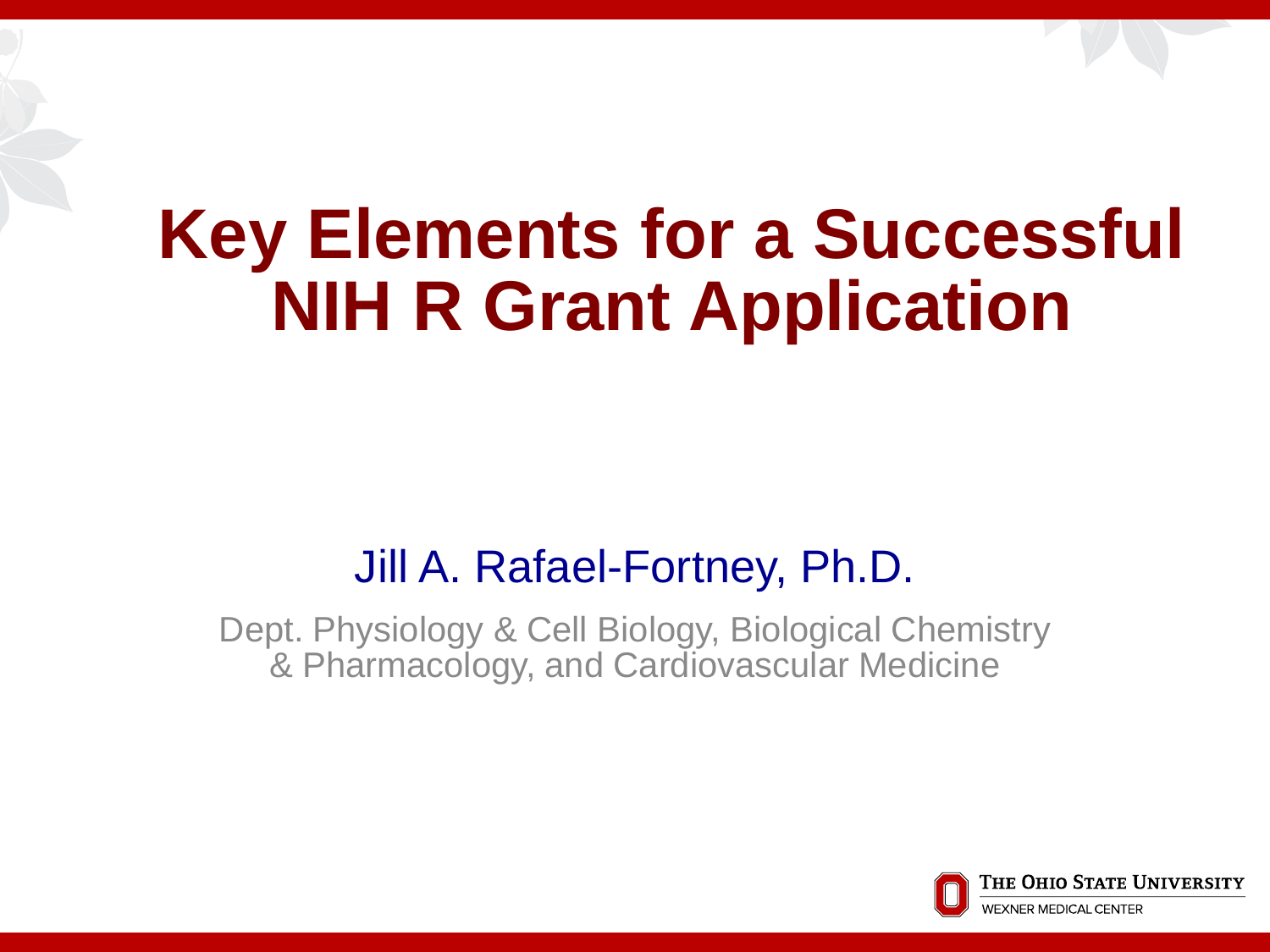## NIH 101: Basics

- NIH: 27 Institutes and Centers (ICs); Program Directors are your interface point (filter & facilitate)
- Most NIH grants are investigator-initiated (80% of budget; don't get hung up on finding 'special initiatives')
- Grant review at each of 2 levels (Study Section & Council) is by peers, with decisions based on outcome of peer review
- IC "pay lines" vary, based on strategy & funds available (see NIAMS, NHLBI, NINDS websites "funding strategies") Typically ~10-15% in recent years.
- ESI/NI advantages

*Some information modified from John Porter, Ph.D., NINDS PO for 10 yrs.*



The Ohio State University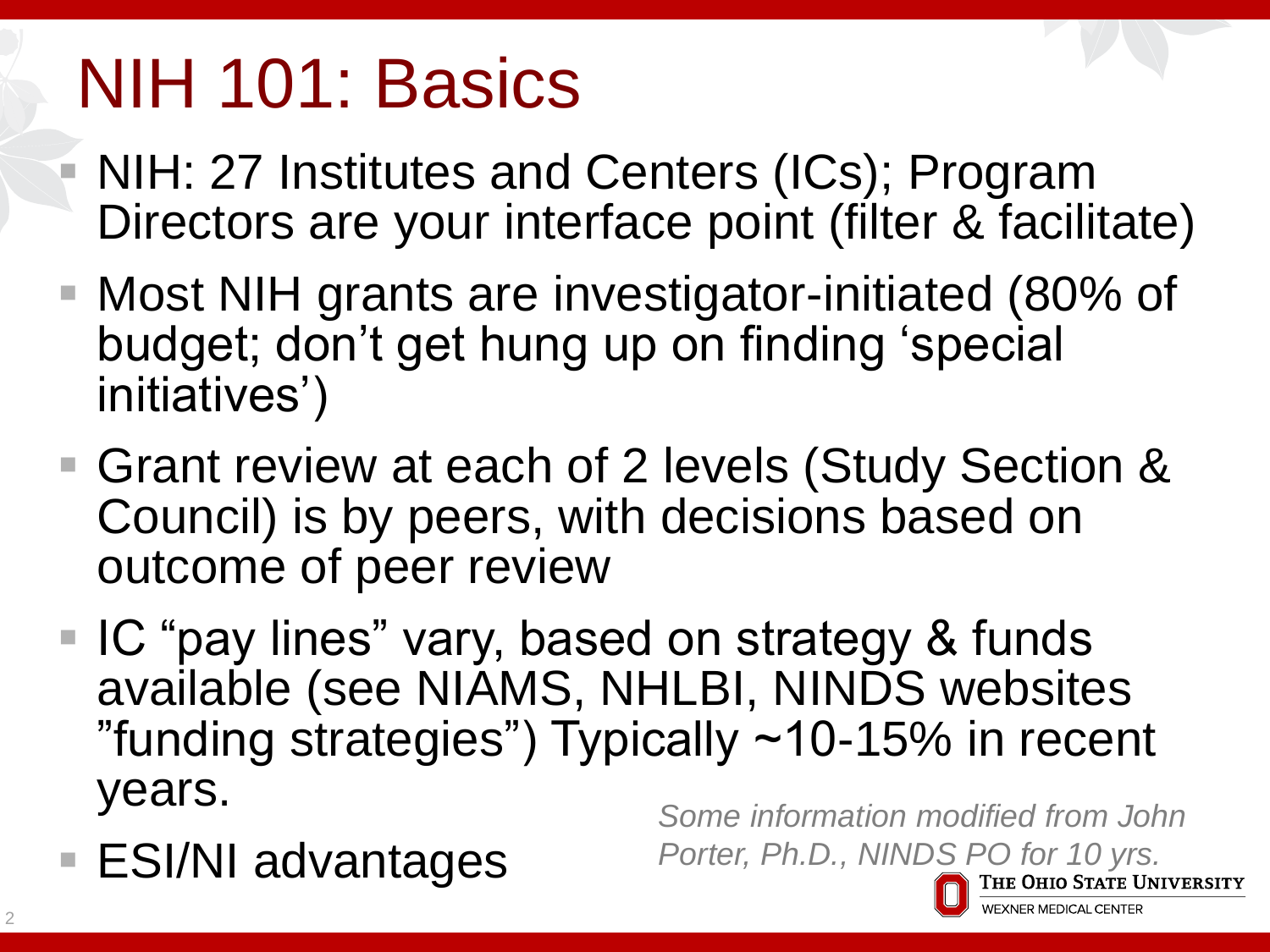## Know the instructions

### Read the instructions

### Watch videos on the NIH OER website

#### ■ Sign up and read Extramural Nexus and Peer Review Notes to find out news and changes



#### National Institutes of Health  $\operatorname{Ext}$  **Tramural**  $Next$

#### January 2017



#### **Open Mike**

**FY2016 By The Numbers** Posted on February 3, 2017 by Mike Lauer

Over the past few days, we released our annual web reports, success rates and NIH Data Book with updated View Here! numbers for fiscal year 2016. Overall, we see steady increases. In addition to looking back over the numbers

we typically highlight in this post, we want to point out several new research project grant (RPG)-specific activity codes used to support extramural research. FY 2016 saw the launch of some new .... Continue reading  $\rightarrow$ 

#### Research Commitment Index: A New Tool for Describing Grant Support Posted on January 26, 2017 by Mike Lauer

On this blog we previously discussed ways to measure the value returned from research funding. The "PQRST" approach (for Productivity, Quality, Reproducibility, Sharing, and Translation) starts with productivity, which the authors define as using measures such as the proportion of published scientific work resulting from a research project, and highly cited works within a research field. But these factors cannot be considered in isolation. Productivity, most broadly defined, is the measure of output considered in relation to several measures of inputs. What other inputs might we consider? .... Several of my colleagues and I, led by NIGMS directo Jon Lorsch - chair of an NIH Working Group on Policies for Efficient and Stable Funding - conceived of a "Research Commitment Index," or "RCI." We focus on the grant activity code (R01, R21, P01, etc) and ask ourselves about the kind of personal commitment it entails for the investigator(s). We start with the most common type of award, the R01, and assign it an RCI value of 7 points. And then, consultation with our NIH colleagues, we assigned RCI values to other activity codes: fewer points for R03 and R21 grants, more points

**Latest CSR/NIH Peer Review News** 



CSR-NIH-News <csrnihnews@MAIL.NIH.GOV> sent by 1 more Wednesday, February 1, 2017 at 3:52 PM To: CSR-PEERREVIEWNOTES@LIST.NIH.GOV

#### Check Out and Comment on the Latest Issue of the CSR/NIH Peer Review Notes

- New Video for NIH Basic Research Applicants and Reviewers
- Congressional Support for NIH Top 5 Things SROs Wish Reviewers Would Do
- 8 Ways to Successfully Navigate NIH Peer Review Videos

**Simplification of the Vertebrate Animals Section** 

SRO Helps Advance Peer Review in Indonesia

To subscribe or unsubscribe, visit our Listserve Web site.

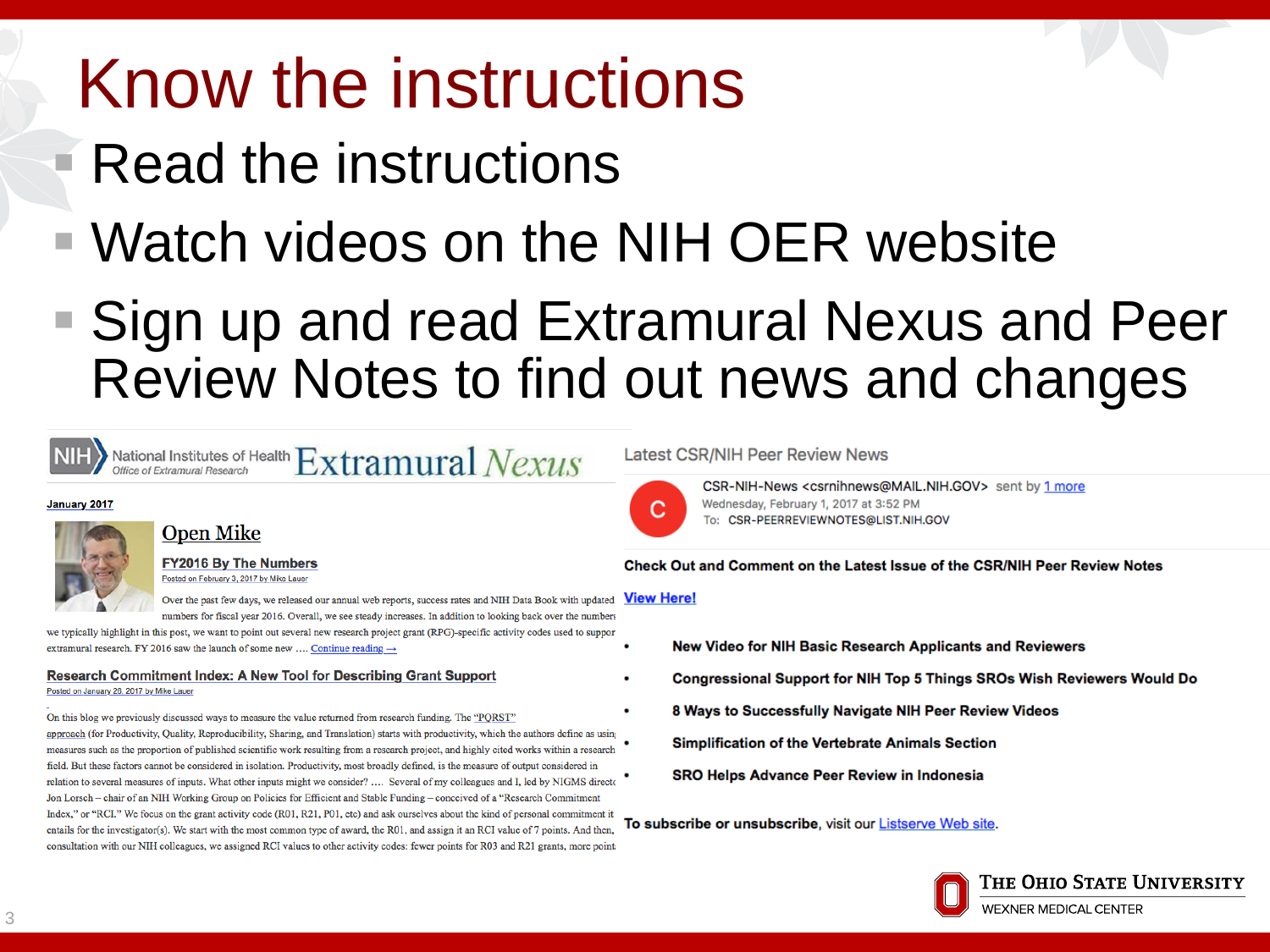## Impact Score – 5 criterion scores

## Significance \*\*\*

- $\blacksquare$  Investigator must show basal productivity, find collaborators when needed for research direction; do not stick only to your wheel-house if it's not the best scientific direction
- $\blacksquare$  Innovation can't be incremental
- Approach \*\*\*
- $\blacksquare$  Environment need to be able to do the research

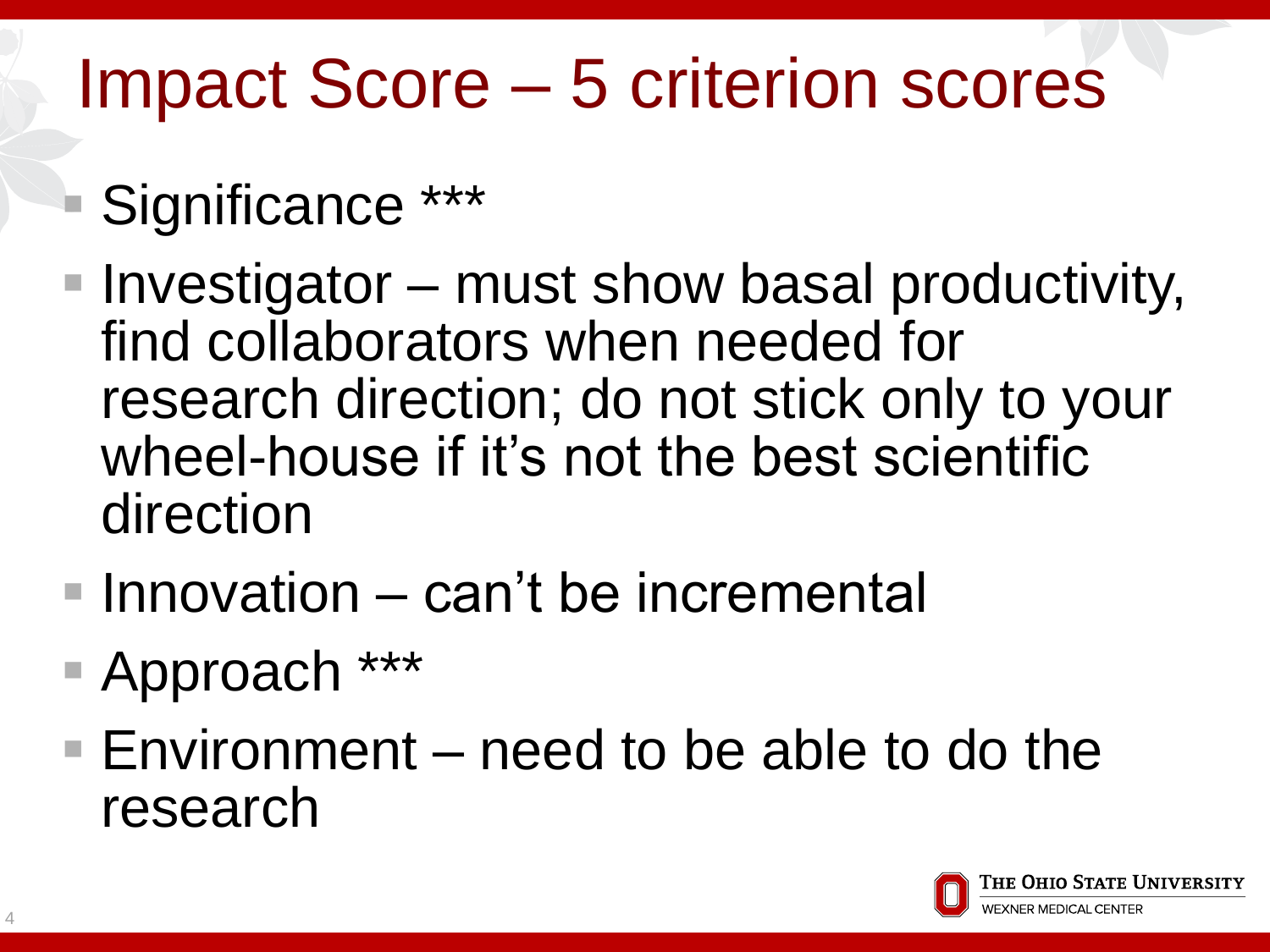## Impact Score – 5 criterion scores

 NOT an average! Some reviewers use the worst criterion score as the impact score with the rationale that the weakest link limits impact. Some reviewers give an impact score that is better than the worst score with the rationale that the combination of criteria affect impact

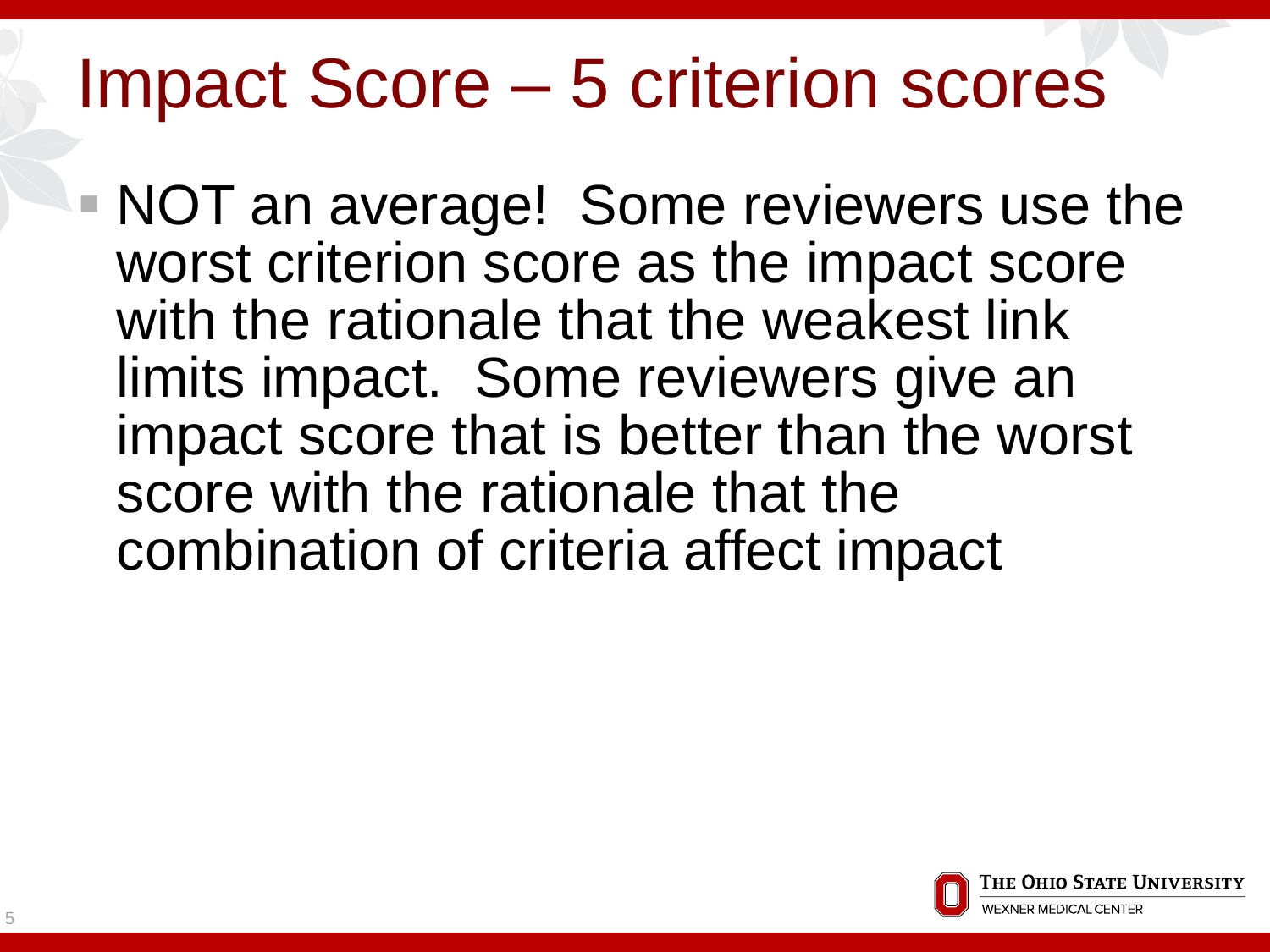## New scoring criteria

### Cover in Research Strategy:

- Scientific premise
- Rigor & Reproducibility
- Sex as a biological variable

### Separate form page:

■ Authentication of Key Resources (Biological and Chemical)

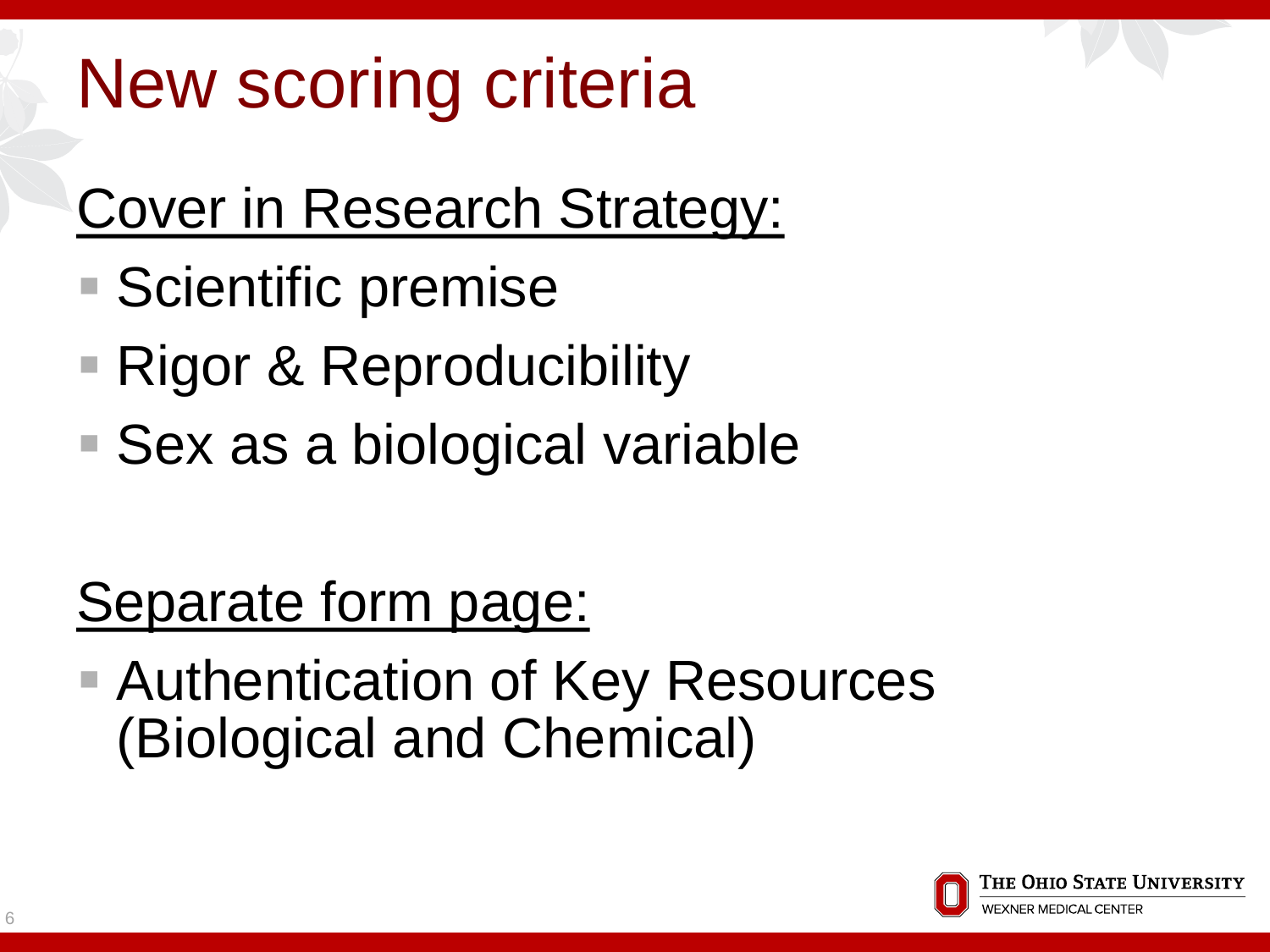## Scientific Premise (Contributes to significance)

 "The strengths and weaknesses of the data and previously performed work upon which the proposal is built upon."

- "consideration of the strengths and weaknesses of published research or preliminary data to evaluate the rationale for the proposed approach. Without this information, the scientific premise of the proposed experiment may be built on shaky grounds."
- **Include as bolded/underlined statement in** Specific Aims page

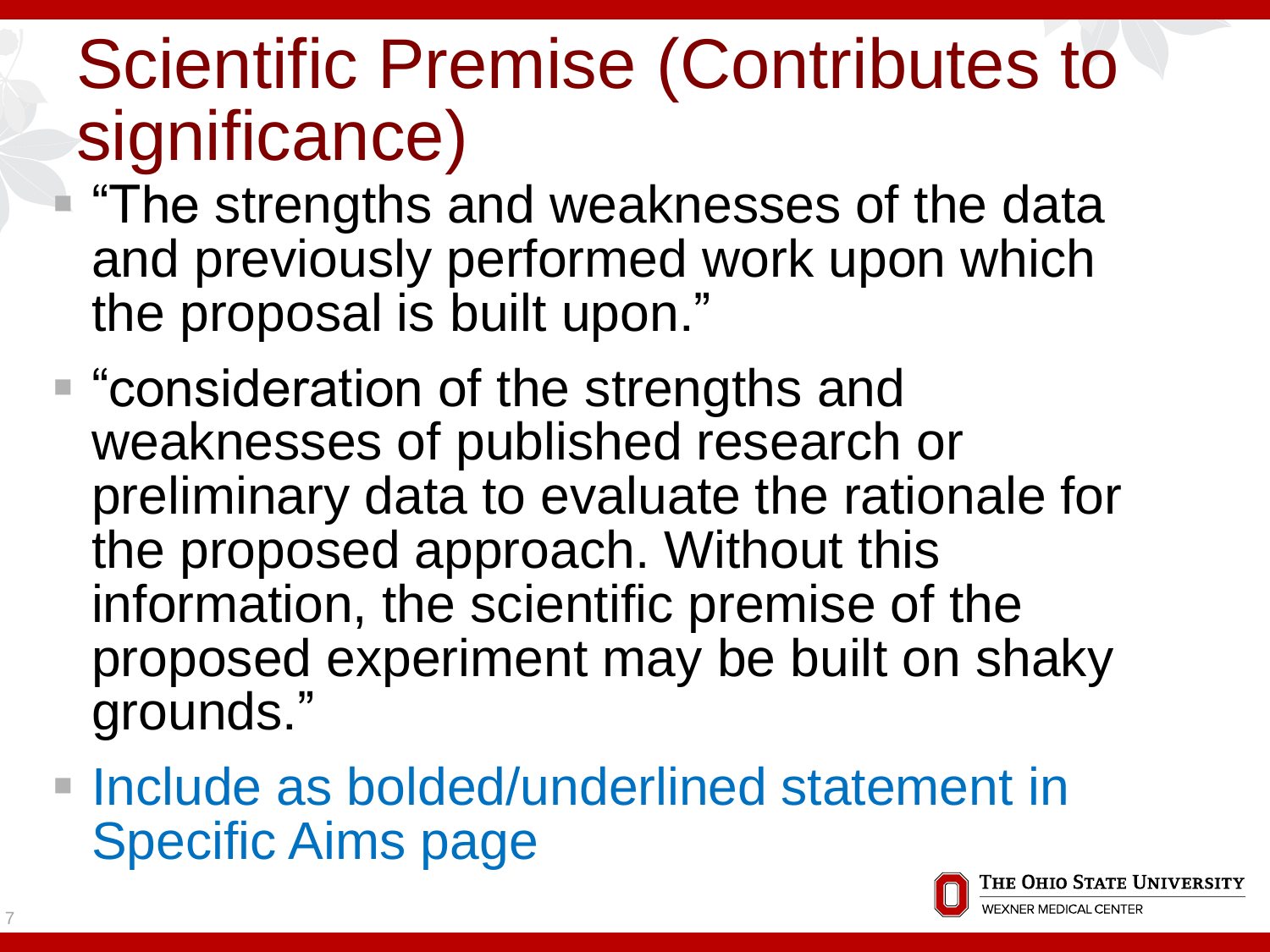## Rigor and Reproducibility

### History and Rationale: ■ Failed clinical trials

Landis et al., *Nature* 490: 187-91, 2012

## PERSPECTIVE

**How to address:** 

- Blinding
- Randomization

**Example 1** and 1 and 1 and 1 and 1 and 1 and 1 and 1 and 1 and 1 and 1 and 1 and 1 and 1 and 1 and 1 and 1 and 1 and 1 and 1 and 1 and 1 and 1 and 1 and 1 and 1 and 1 and 1 and 1 and 1 and 1 and 1 and 1 and 1 and 1 and 1 optimize the predictive value of preclinical research

Story C. Landis<sup>1</sup>, Susan G. Amara<sup>2</sup>, Khusru Asadullah<sup>3</sup>, Chris P. Austin<sup>4</sup>, Robi Blumenstein<sup>5</sup>, Eileen W. Bradley<sup>6</sup>, Ronald G. Crystal<sup>7</sup>, Robert B. Darnell<sup>8</sup>, Robert J. Ferrante<sup>9</sup>, Howard Fillit<sup>10</sup>, Robert Finkelstein<sup>1</sup>, Marc Fisher<sup>11</sup>, Howard E. Gendelman<sup>12</sup>,  $\blacksquare \textbf{ Random} \textbf{I} \textbf{Z} \textbf{t} \textbf{1} \textbf{on} \textbf{I} \textbf{R} \textbf{t} \textbf{b} \textbf{b} \textbf{b} \textbf{b} \textbf{b} \textbf{b} \textbf{b} \textbf{b} \textbf{b} \textbf{b} \textbf{b} \textbf{b} \textbf{b} \textbf{c} \textbf{b} \textbf{b} \textbf{b} \textbf{c} \textbf{b} \textbf{b} \textbf{b} \textbf{c} \textbf{b} \textbf{b} \textbf{b} \textbf{c} \textbf{b}$ 

- 
- data handling: transparency and analyses
- **Include as a separate paragraph at the** beginning of Approach or throughoutThe Ohio State University



doi:10.1038/nature11556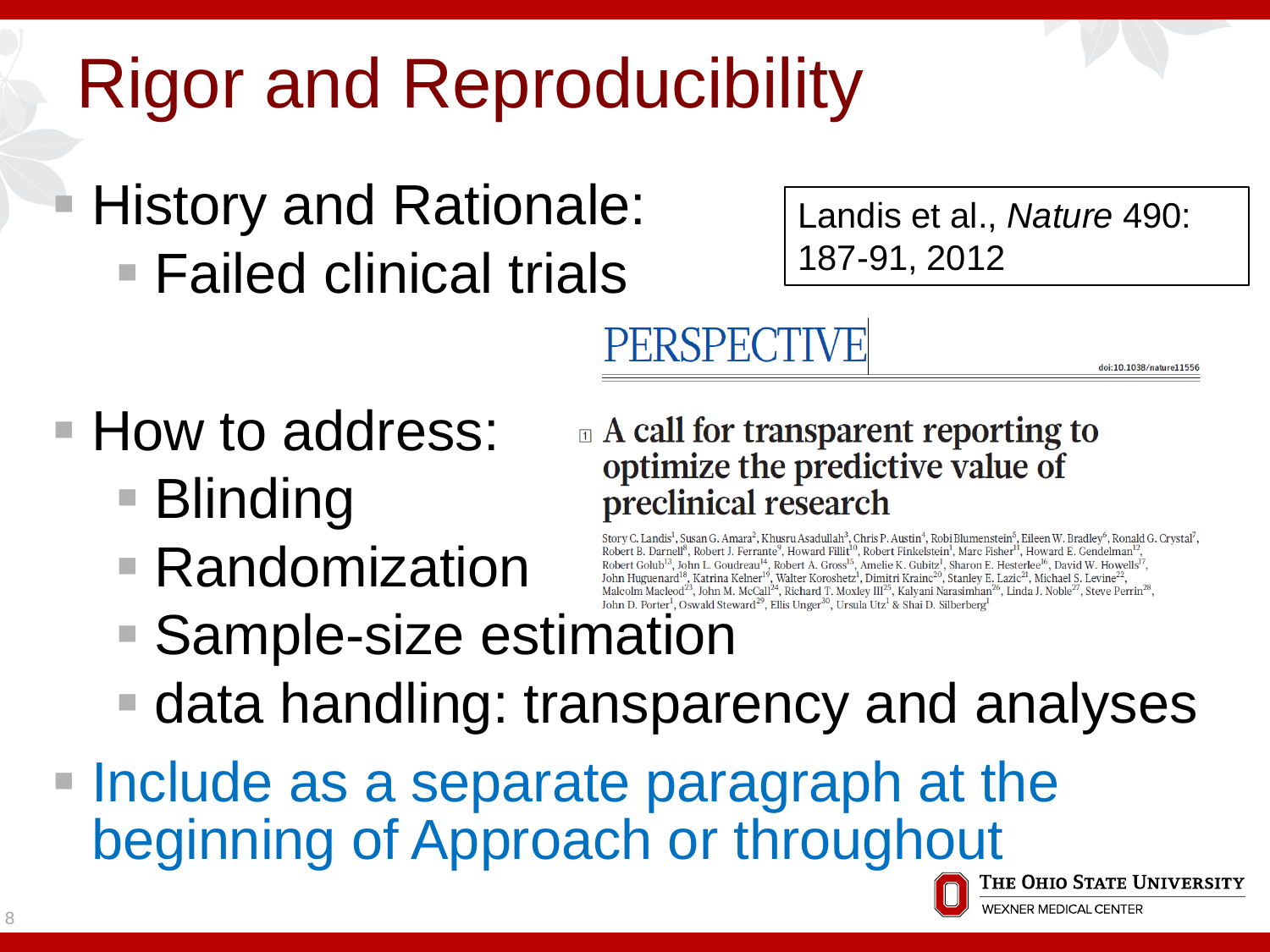## Approach

- Well designed, controlled, rigorous, appropriate experiments
- Publications or preliminary data demonstrating expertise with techniques
- Well articulated expected outcomes: how you will interpret data and strong alternatives
- **\*** If the reviewers think your premise is important and you have been productive, it is the approach that will be your biggest challenge.

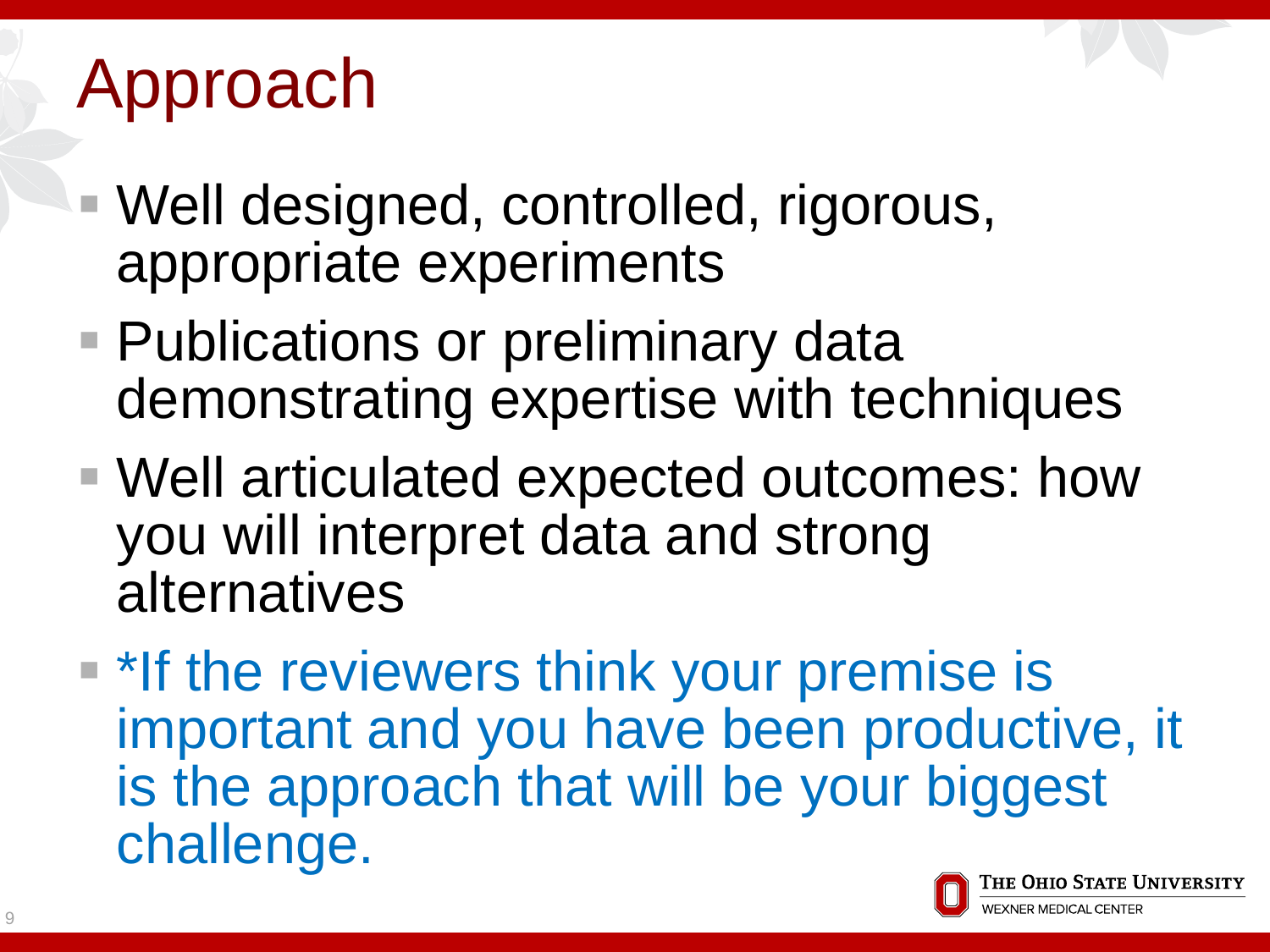## What makes an "Outstanding" application?

- A significant and important scientific question
- A strong and well supported premise
- A balance between overly focused (incremental) and overly ambitious
- **Know the literature and DO NOT IGNORE** contradictory data – someone on the review panel will know!
- A rigorous and comprehensive approach best controls, well powered, blinded, etc

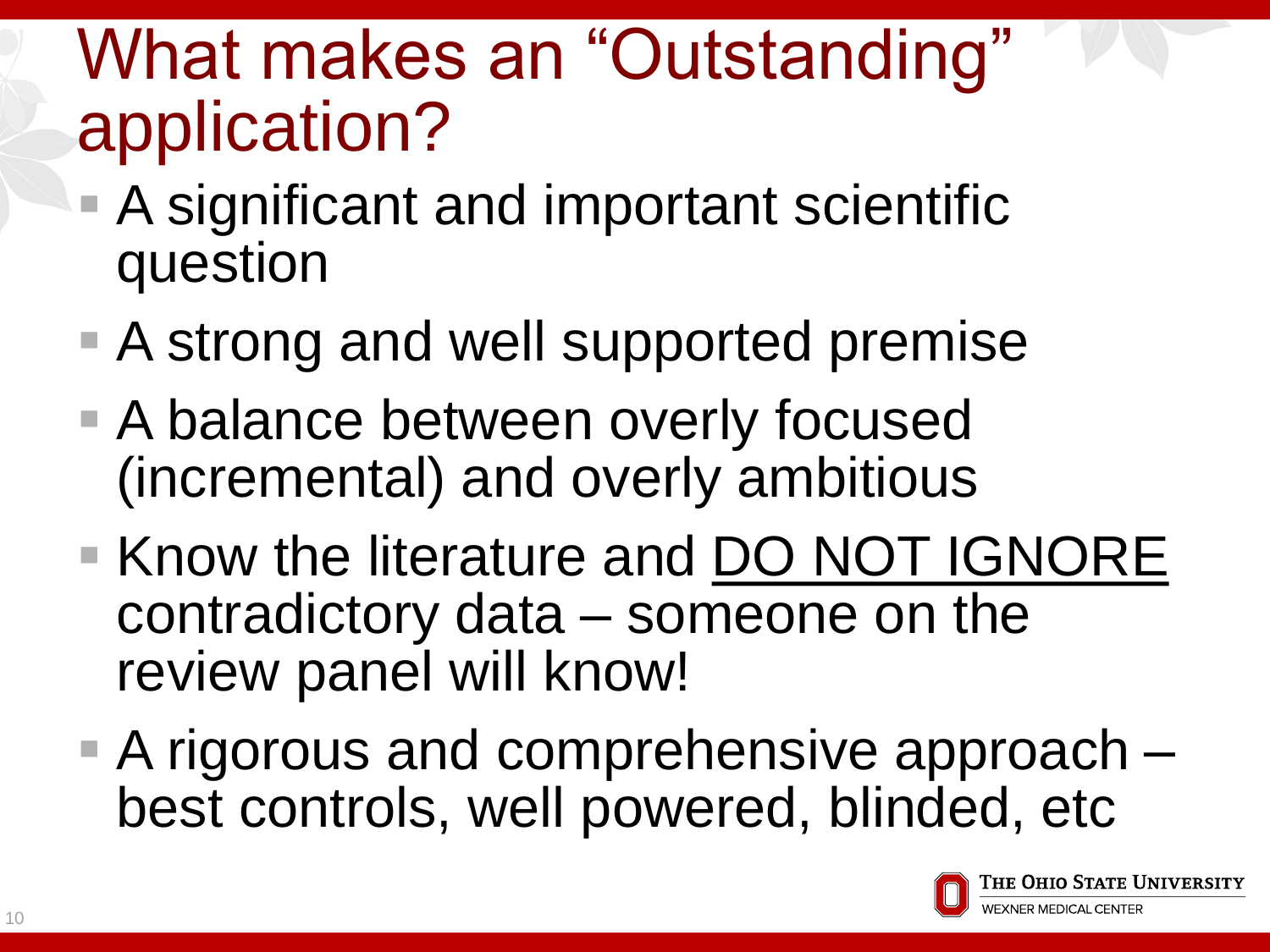# Common New Investigator Weaknesses

- **Overambitious**
- Poorly written Specific Aims Pages
	- Aims page must convince reviewers it's a good grant
	- State the Scientific Premise
	- Build a case for your scientific premise think like a lawyer
	- Be specific and accurate
	- Explain the gaps in knowledge and how you will fill then
	- Explain what exactly you will do  $-$  do not be vague The Ohio State University **(NER MEDICAL CENTER**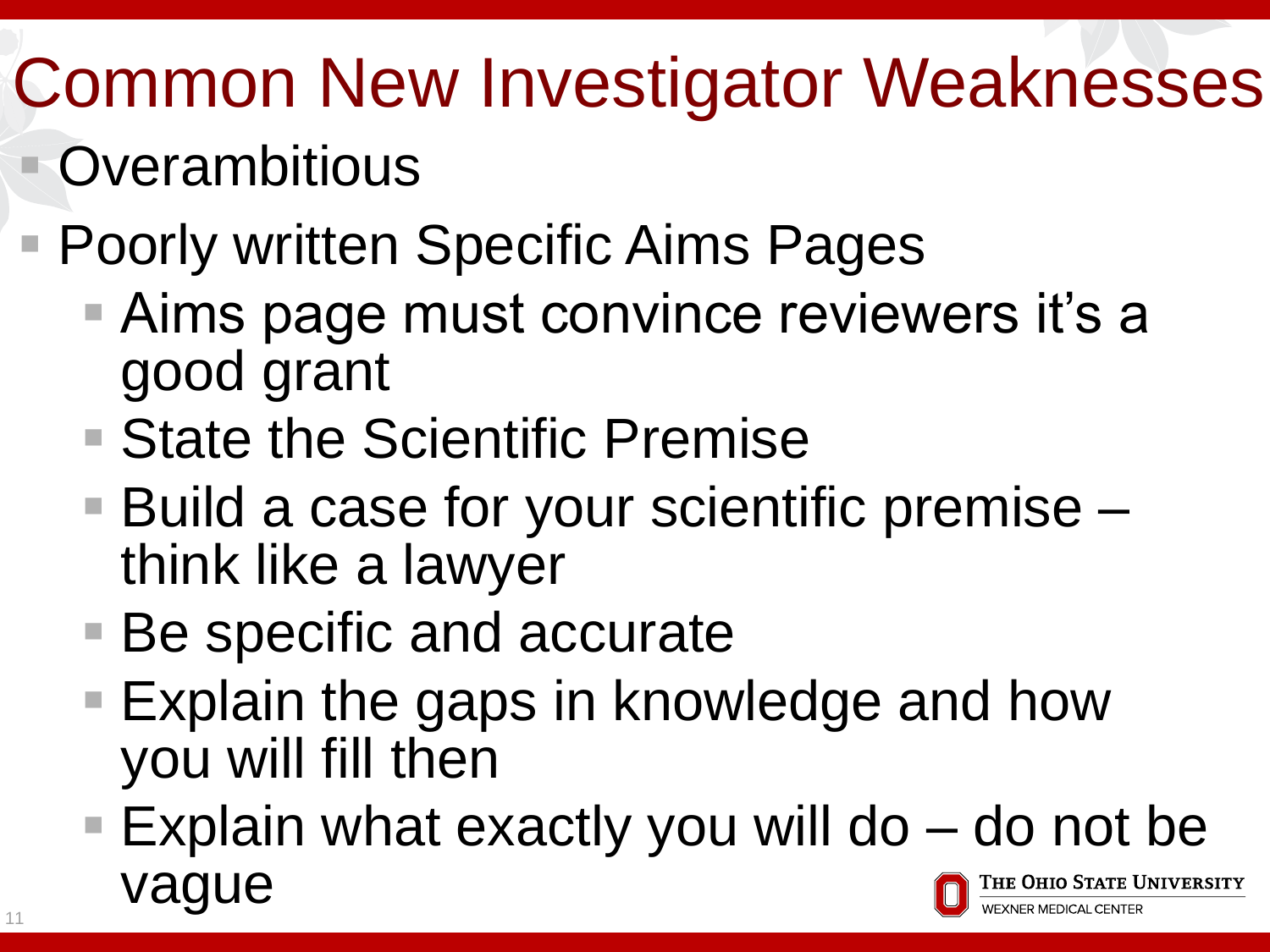## Other things to remember

- **Read the Literature:** So many reviews of New Investigator grants are tanked by not knowing relevant background
- **Form the strongest team**:
	- Don't be afraid to collaborate
	- Science has changed and you no longer need to demonstrate success completely independently. So don't listen to older mentors who may tell you differently based on their own experience.

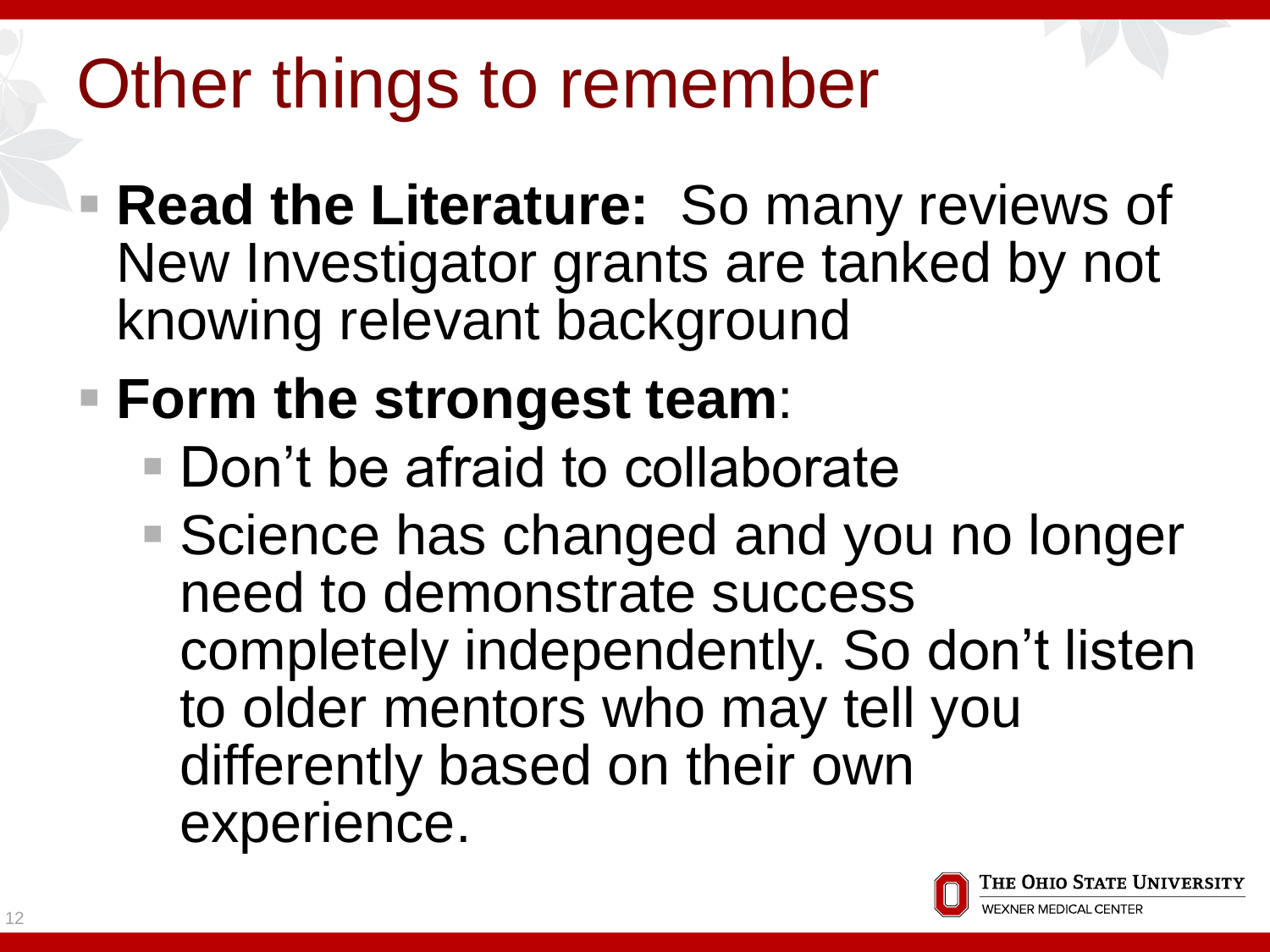## Study Section: Fatal Hemorrhage Starts with a Pin Prick

- Cover all bases in feasibility, preliminary data, & expertise
- Ask for help from mentors, colleagues, & Program **Director**
- Bleeding can start slowly (e.g., over a detail in a data figure). Even your strongest proponents on Study Section sometimes can't stop fatal hemorrhage once started



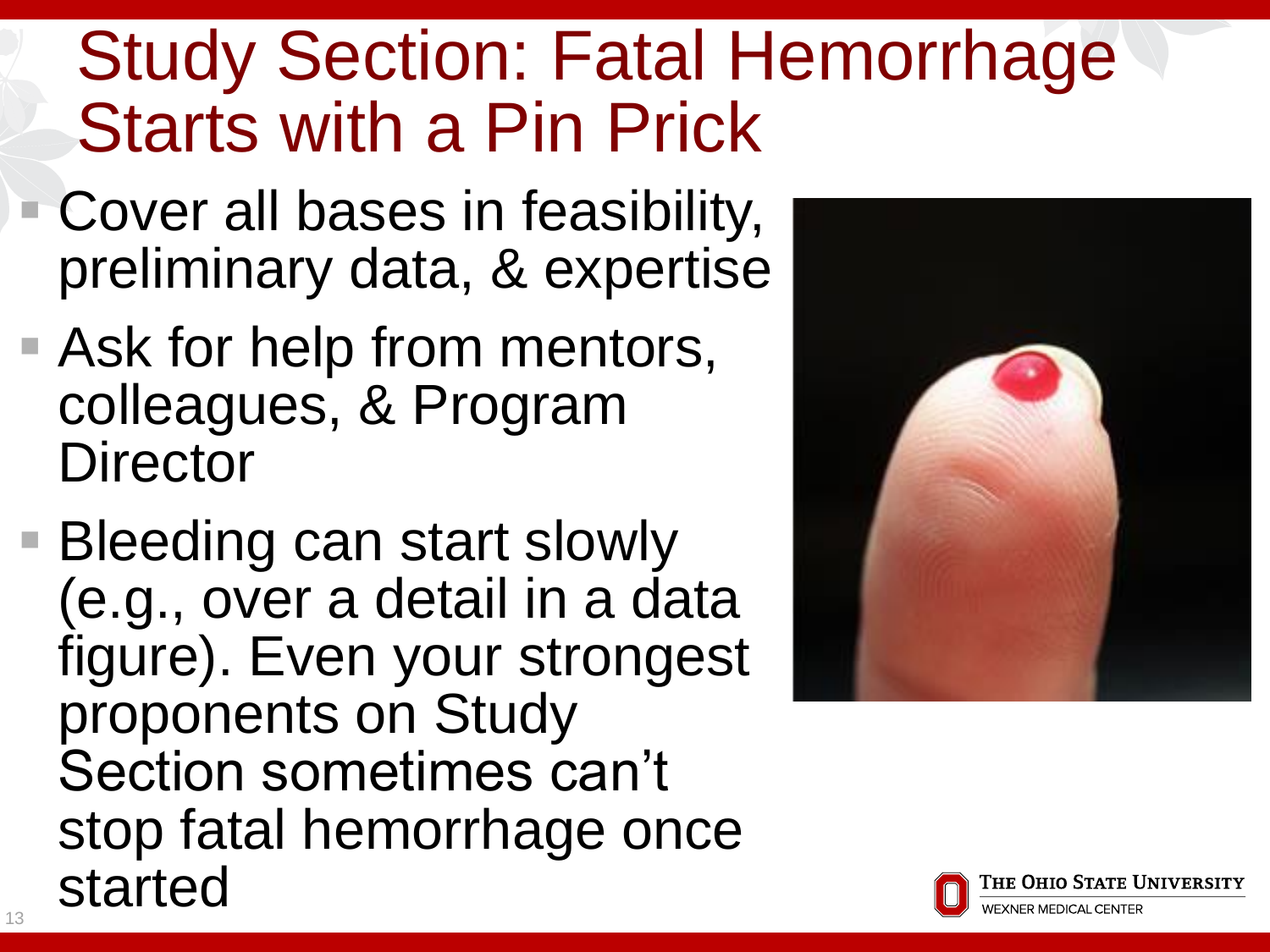## So you've done all of the "right" things, and avoided the pitfalls, but your grant was "*Not Discussed"*

- Don't take it personally
- Don't spend time guessing about what the summary sheets will say
- Read the summary sheets and let them sink in for at least a few days
- If the problems are fixable, fix them and try, try again.
- If the problems require more data, get to it.
- If 2-3 reviewers see the same problems and they are not fixable, recalibrate and try something else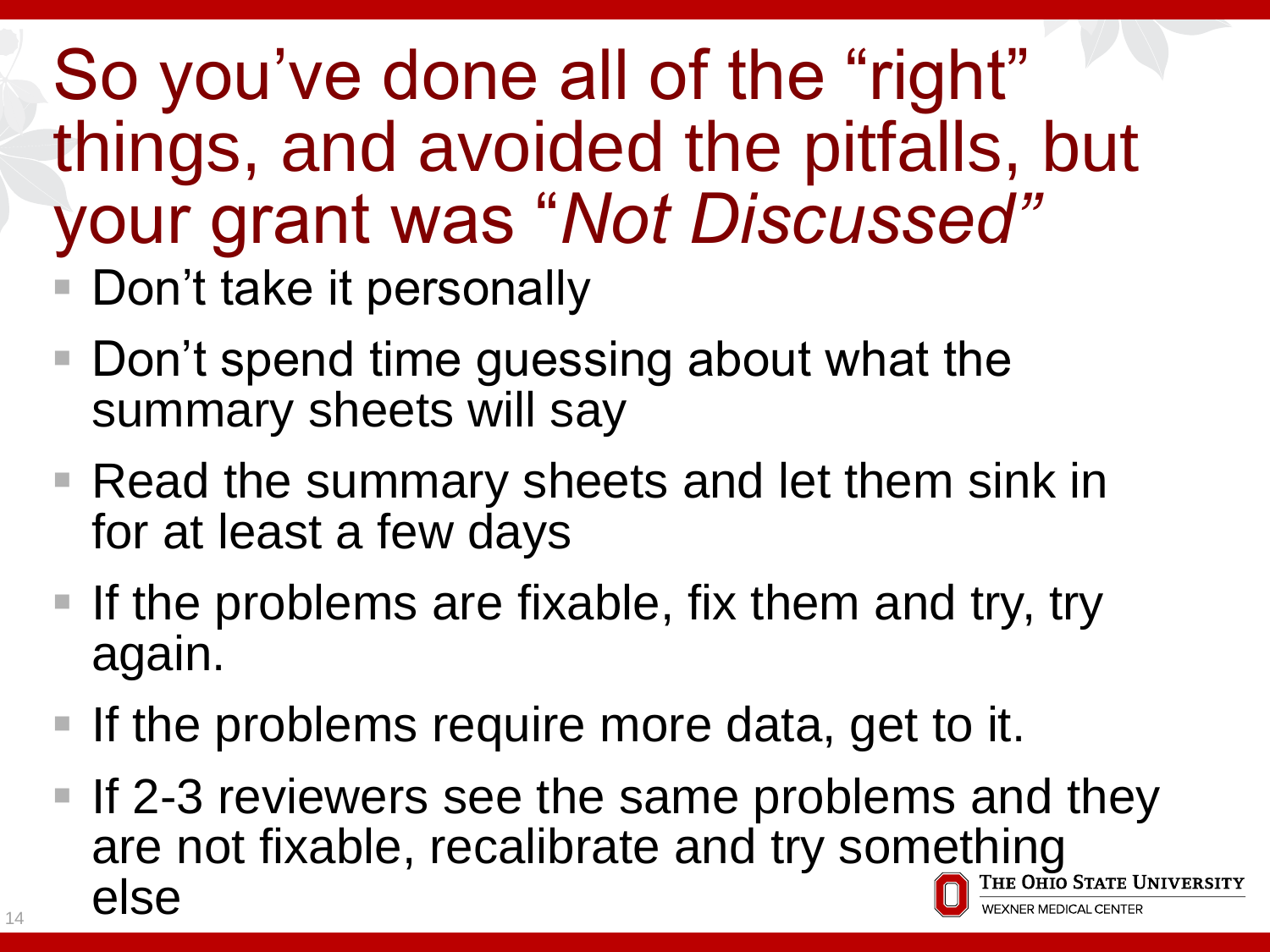# Summary Sheets

- Reviewers will probably have suggestions on what to improve.
- Maintain good attitude: Peer review makes science better!  $\odot$
- **Often 2 or 3 reviewers have the same** suggestions
- Take all reviewer comments seriously you may get the same reviewer again ;)
- Pay particular attention to discussion summary
- $\blacksquare$  With ~10% paylines, very few applications get funded on initial submission, don't get depressed. he Ohio State University